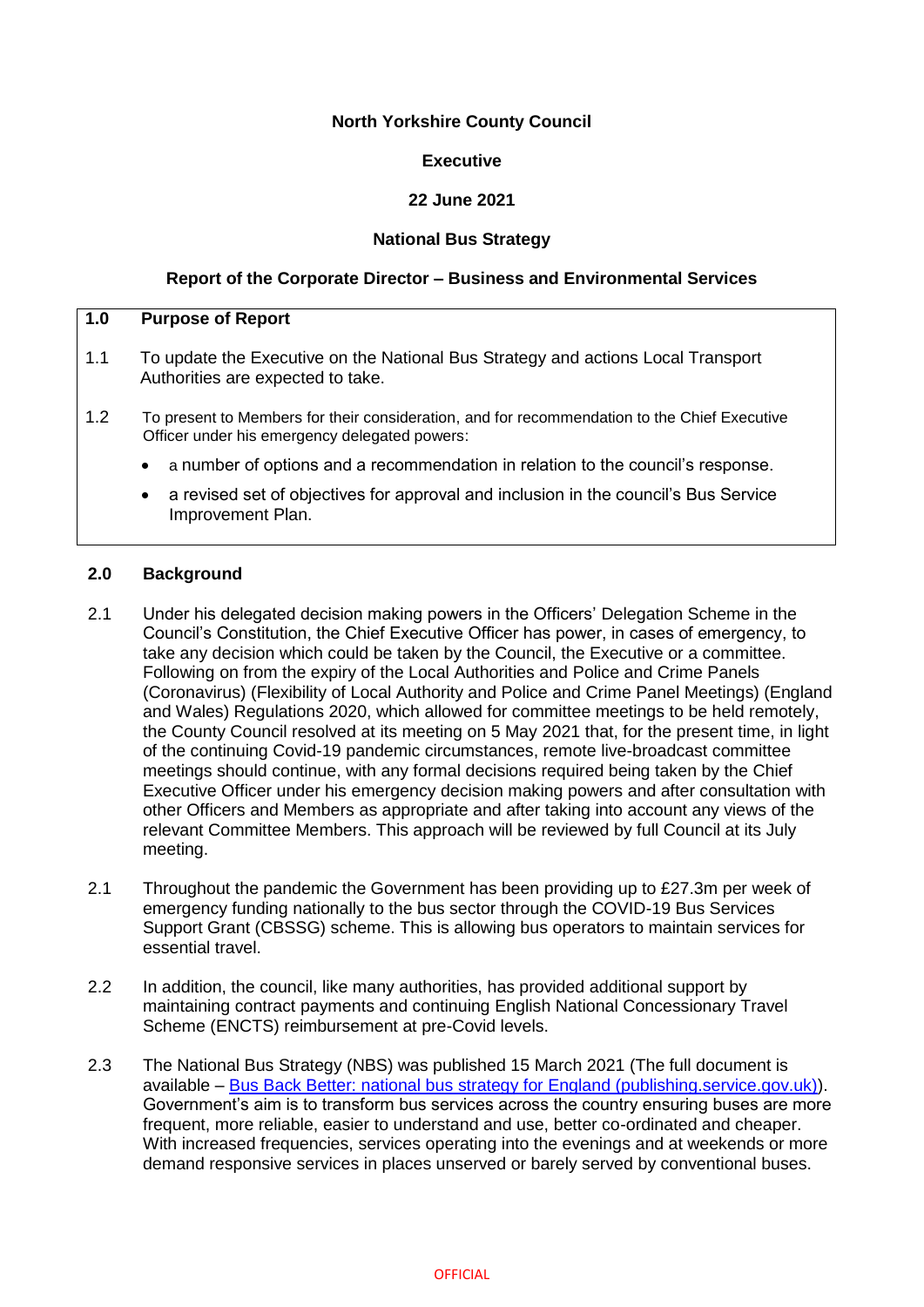Together with improved bus priority, customer information and ticketing. Government expects bus punctuality and reliability to improve and passenger numbers grow.

- 2.4 The NBS sets out some requirements for Local Transport Authorities (LTAs):
	- By the end of June 2021 all LTAs (except MCAs which have started the statutory process of franchising bus services) to commit to establishing Enhanced Partnerships across their entire areas under the Bus Services Act 2017 or develop a bus franchising assessment.
	- From 1 July 2021, only LTAs and operators who meet the above will continue to receive the COVID-19 Bus Services Support Grant (CBSSG) referred to at 2.1 above or any new sources of bus funding from the Government's £3bn budget.
	- By the end of October 2021 all LTAs to publish a local Bus Service Improvement Plan, detailing how they propose to use their powers to improve services. Actual delivery of Enhanced Partnerships by April 2022. From that date, the new discretionary forms of bus funding from Government will only be available to services operated, or measures taken, under an Enhanced Partnership or where a franchising scheme has been made. In addition, only services operated under these statutory agreements will be eligible for the reformed Bus Service Operators Grant, which is subject to consultation.
- 2.5 The NBS is clear that from 1 July 2021, only LTAs and operators who meet these requirements will continue to receive the COVID-19 Bus Services Support Grant (CBSSG) detailed at section 2.1 or any new sources of bus funding from the Government's £3bn budget. The terms and conditions of CBSSG already make clear that it is discretionary. The new funding will also be discretionary. As part of wider reform of the Bus Service Operators Grant Government will consult on linking payment of that reformed grant to these commitments.

## **3.0 Options**

- 3.1 Summary of Options:
	- 1. Franchising
	- 2. Enhanced Partnership<br>3. Do Nothing
	- 3. 'Do Nothing'
- 3.2 As outlined in section 2.4 above the National Bus Strategy suggests two options, Enhanced Partnership or Franchising, both of which ensures funding will continue beyond 30 June 2021 and any new sources of bus funding from the Government's £3bn budget. A third option is to 'do nothing', which will result in funding ceasing at 30 June 2021 and no access to any new sources of bus funding.
- 3.3 Franchising: LTAs who wish to pursue Franchising may do so but must commit to implementing Enhanced Partnerships until the Franchising process, which can be lengthy, is complete.
- 3.4 Enhanced Partnerships: An Enhanced Partnership is an agreement between a local transport authority and local bus operators to work together to improve bus services. Should the Council pursue this option the Council will need to Publish a Notice of Intent to Prepare an Enhanced Partnership Plan and Schemes prior to the 30 June 2021 Government deadline and publish a Bus Service Improvement Plan (BSIP) by 31 October 2021. A draft notice is attached at Annex 1.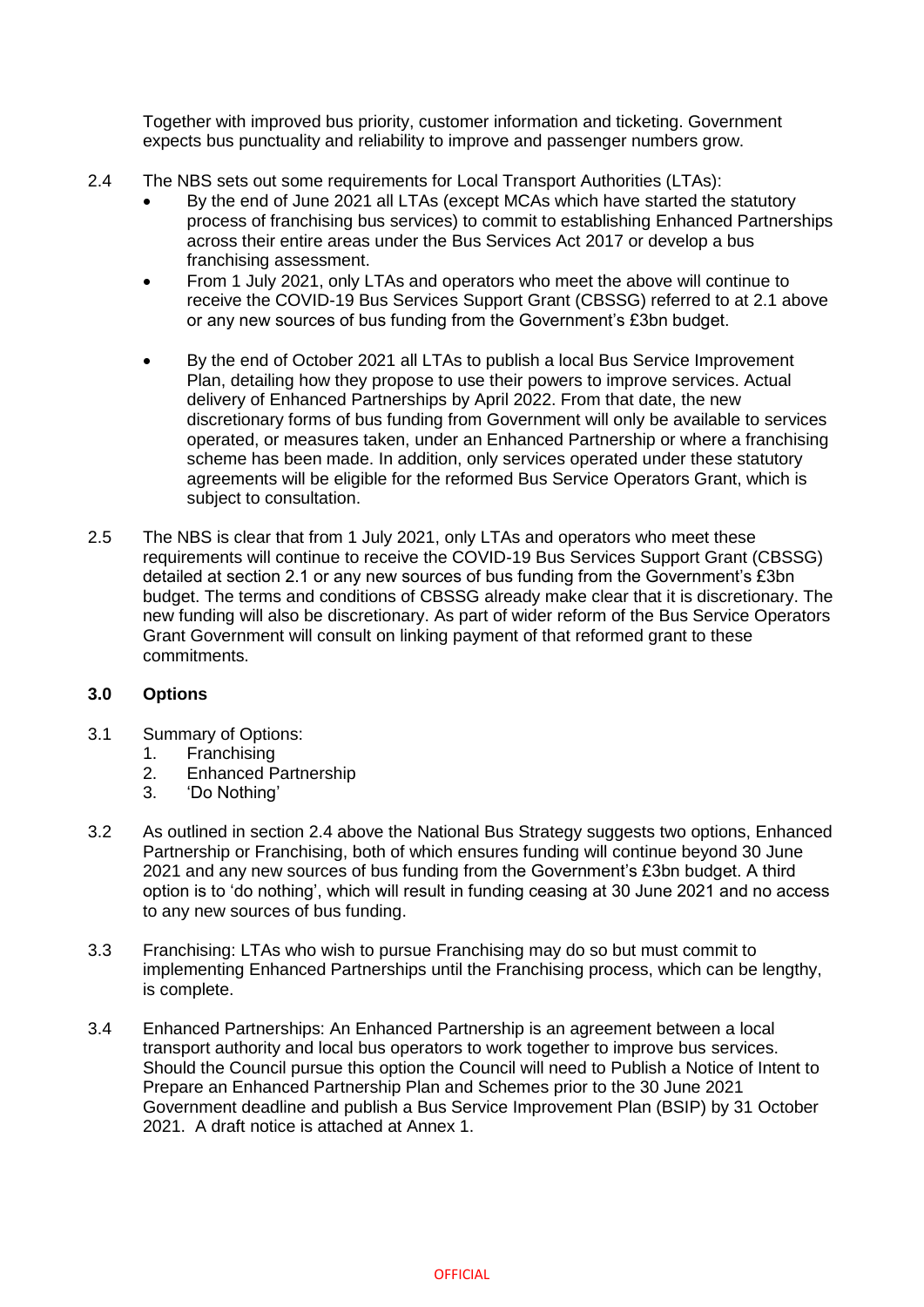- 3.5 'Do Nothing': Should the council pursue this option no further action would be necessary however the COVID-19 Bus Services Support Grant (CBSSG) will cease with the likely result of a sudden retrenchment of commercial bus services across North Yorkshire. In addition, the Council will be unable to access any new sources of bus funding from the Government's £3bn budget.
- 3.6 Beyond publication of any Notice of Intent (as described in section 3.4), the Council will be required to make a final decision on its stance by October 2021. At that stage additional detail will be forthcoming including input from operators, information on what the North Yorkshire BSIP will contain and any new guidance on government funding.

## **4.0 New or Expanded Mayoral Combined Authorities in the Future**

## 4.1 The NBS states:

*"LTAs may also join together to produce joint plans and partnership or franchising arrangements and should be looking to do so where local economies and travel to work areas overlap significantly. We would expect to see shared arrangements across any areas wishing to become new or expanded Mayoral Combined Authorities in the future."*

4.2 Discussions have taken place between senior officers at the Council and City of York Council and it is proposed that given the very differing needs of bus users, driven by the differing geography and population density, coupled with the extremely short timeframe to produce a Bus Service Improvement Plan, separate plans will be submitted. However, both councils will endeavour to align their plans for areas of commonality.

## **5.0 Bus Service Improvement Plan**

- 5.1 A Bus Service Improvement Plan (BSIP) must be published by 31 October 2021.
- 5.2 A BSIP should:
	- Be developed by LTAs in collaboration with local bus operators and other stakeholders.
	- Cover the LTA's full area.
	- Set out how they will achieve the objectives in the National Bus Strategy, including growing bus use, and include a detailed plan for delivery.
	- Be updated annually and reflected in the Authority's Local Transport Plan.
- 5.3 It is also expected that BSIP should:
	- Set targets for journey times and reliability improvements.
	- $\bullet$  Identify where bus priority measures are needed.
	- Set out pressures on the road network, air quality issues and carbon reduction targets and set out actions, working with operators, to transform the local bus fleet to zero emission.
	- Drive improvements for passengers and committing to a Bus Passenger Charter (BPC) that sets out what passengers can expect from bus operators delivering local bus services across their area. BPCs should include commitments on the accessibility of bus services.
- 5.4 It is likely that the BSIP will be the basis of a bidding document for part of the Government's £3bn budget mentioned in section 2.3. The National Bus Strategy confirms future government funding will recognise the level of ambition demonstrated by local authorities in Bus Service Improvement Plans. However, there is uncertainty around the distribution and longevity of this funding.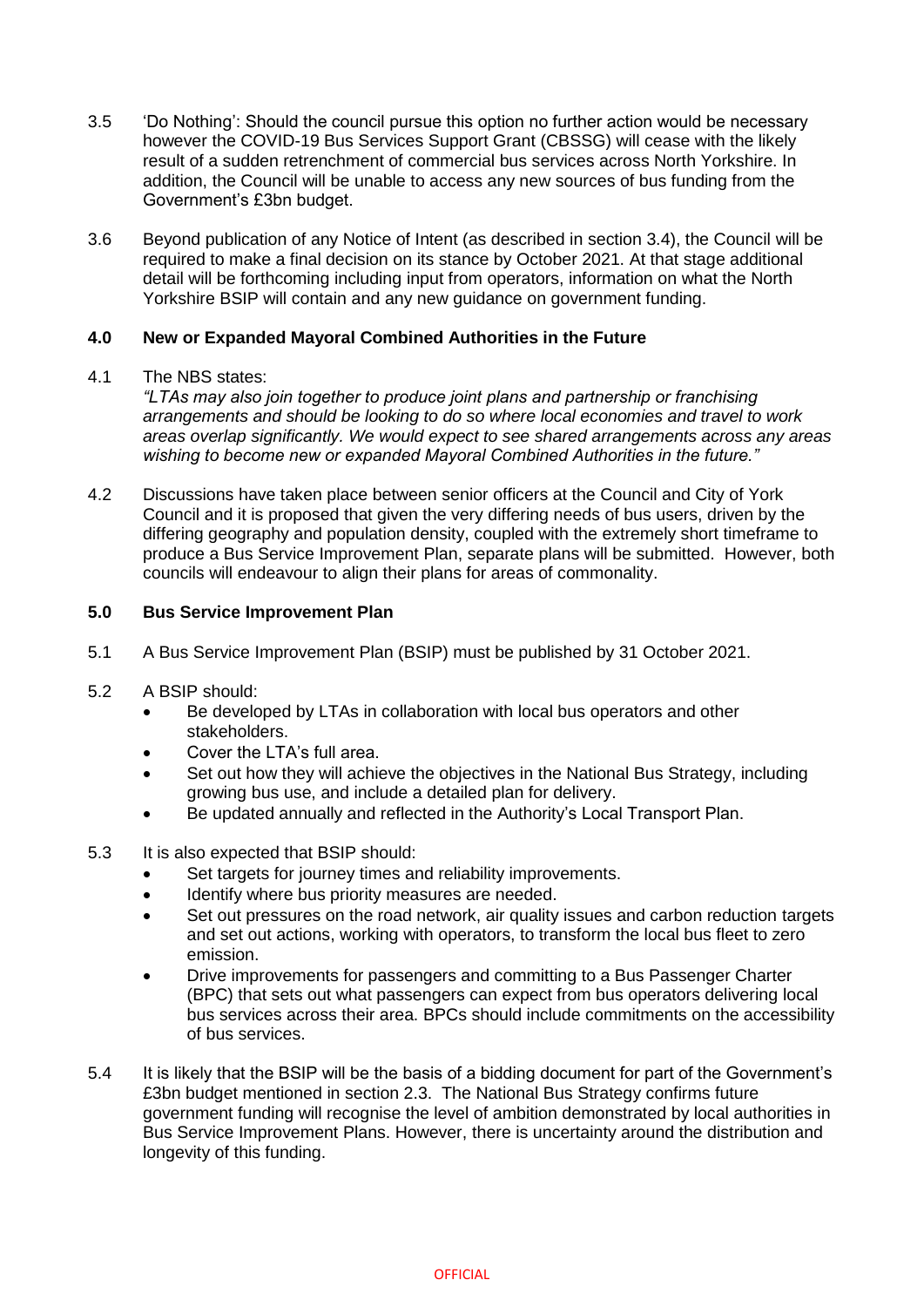## **6.0 Engagement**

- 6.1 The National Bus Strategy is clear that Enhanced Partnerships should work for both LTAs and bus operators. In all cases, a BSIP should be accompanied by letters of support from operators representing at least 80% of registered mileage in the geographical area covered by the BSIP. Early engagement has taken place with operators to ensure a productive partnership is developed that will deliver improvements for bus passengers. Without sufficient support from bus operators access to future funding is at risk.
- 6.2 Early stakeholder engagement has also taken place. A number of questions were also asked of the Council's Citizens Panel. Feedback provided together with information from previous passenger transport consultation exercises has helped shape the revised objectives at section 6.4 below.
- 6.3 Further consultation, including an open public consultation, will take place as the Enhanced Partnership progresses.
- 6.4 A vision and objectives are required for inclusion in the BSIP, draft versions of these are detailed below. These will be developed as the consultation and engagement progresses.

*VISION: An efficient and optimised bus network in North Yorkshire that meets the needs of our local communities, enabling people to remain active and independent. With excellent customer service and simple payment and ticketing options. Customers will have bus services which encourage and enable sustainable, cleaner and healthier travel choices, lowering emissions from fewer car trips. Through our bus services, we will raise the profile of North Yorkshire as a place to live, visit, work in and invest.*

*Excellent Customer Service: Provide consistent and excellent customer service across North Yorkshire.* 

*Simple Payment and Ticketing Options: Developing simple, convenient and easy to use payment options providing a network sustainable and reasonably priced for customers.* 

*A High Quality Co-ordinated and Integrated Bus Network: Develop a network of punctual and reliable commercial services to give customers the confidence that the bus will turn up and get them to their intended destination in the time expected and, to address the needs of passengers in areas which struggle to support commercial bus services, ensure this is integrated with a modern supported network of services.*

*Simple, clear, and freely available information: Present the bus system as a single network and provide easily accessible and reliable travel information*

## **7.0 Equalities**

7.1 An Equalities Impact Assessment has been completed and this is attached at Annex 2. Impacts vary dependent upon the option chosen. Some options have the potential for no adverse impact and could result in making things better for people with protected characteristics. However, with other options there is potential for adverse impact for people with protected characteristics. Should the 'do nothing' option be pursued there will be a financial impact to local bus service operators across North Yorkshire. The likely result of which will be a sudden retrenchment of commercial bus services across North Yorkshire negatively impacting on bus users. Older people, women, people with disabilities are the particularly groups that might be adversely impacted as these groups are either likely to use public transport more often or may be more dependent upon public transport or may find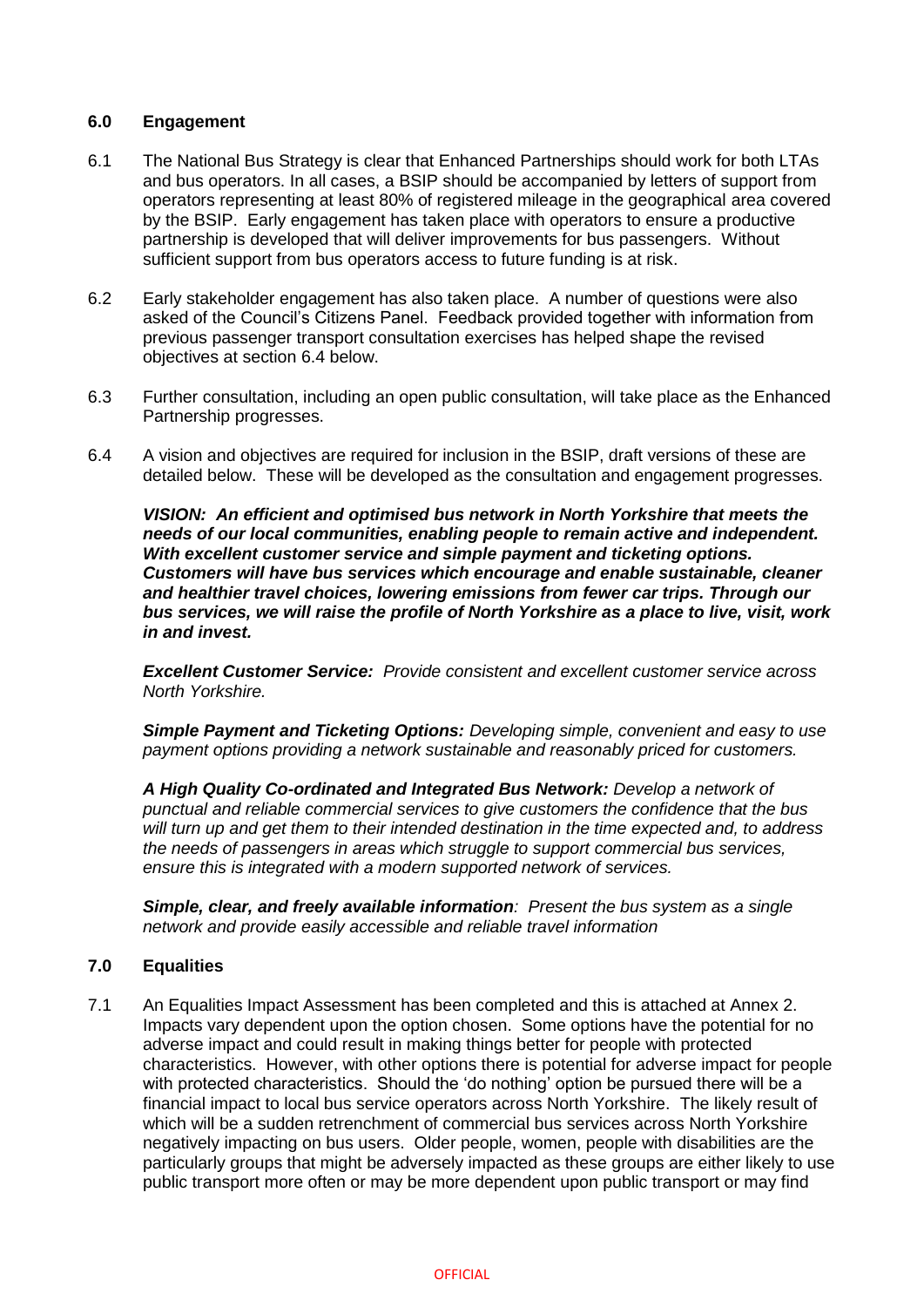using public transport harder to use. The Equalities Impact Assessment will need to be reviewed and refreshed throughout the proposal work, including following the decision following this report.

## **8.0 Finance**

- 8.1 The detailed financial implications of the National Bus Strategy are not yet known and therefore this information will be set out in a future report, once available, in line with seeking approval to submit a Bus Service Improvement Plan to Government. As outlined in section 2.4 above the National Bus Strategy suggests two options, Enhanced Partnership or Franchising, both of which ensures funding will continue beyond 30 June 2021 and any new sources of bus funding from the Government's £3bn budget. A third option is to 'do nothing', which will result in funding ceasing at 30 June 2021 and no access to any new sources of bus funding.
- 8.2 On this basis, the financial implications of the Enhanced Partnership option are not yet known, however by progressing this arrangement, this will mean the funding currently received will not automatically cease from the 30 June 2021 and the ability to access any new sources of bus funding will remain.
- 8.3 There is a cost to the Council in implementing the National Bus Strategy including setting up the Enhanced Partnership and developing the Bus Service Improvement Plan which is mainly in the form of officer time. This requirement can in part be met from existing resource within the service. In addition, the Department for Transport have provided a £100k flat payment to assist local authorities towards progressing an Enhanced Partnership or franchising arrangement which will be used by providing additional resource either through recruitment, consultant services or a combination of both.

#### **9.0 Legal**

- 9.1 There is a wide range of legislation relating to passenger transport and the Council has some statutory duties imposed as part of this legislation.
- 9.2 The Transport Act 2000 imposes a duty on LTAs to prepare and publish a local transport plan setting out their policies for the promotion of safe, integrated, efficient and economic transport facilities in their area, and to develop a bus strategy for carrying out their bus functions.
- 9.3 The Bus Services Act 2017 provides LTAs with the ability to determine and specify the bus services to be provided in an area via franchising, with bus operators bidding to provide the services (with the aim of allowing LAs to specify the services that passengers want and deliver via an integrated network of services with co-ordinated timetables, ticketing and branding). This Act also allows LTAs to introduce new Enhanced Partnerships as defined at 3.3 above.

## **10.0 Climate Change**

10.1 A Climate Change Impact Assessment has been completed and this is attached at Annex 3. Impacts vary dependent upon the option chosen. Some options have the potential for positive impacts on the environment. However, should the 'do nothing' option be pursued there will be a financial impact to local bus service operators across North Yorkshire. The likely result of which will be a sudden retrenchment of commercial bus services across North Yorkshire negatively impacting on bus users. This in turn could result in increased car use and therefore increase emissions from travel, and increase air and noise pollution.